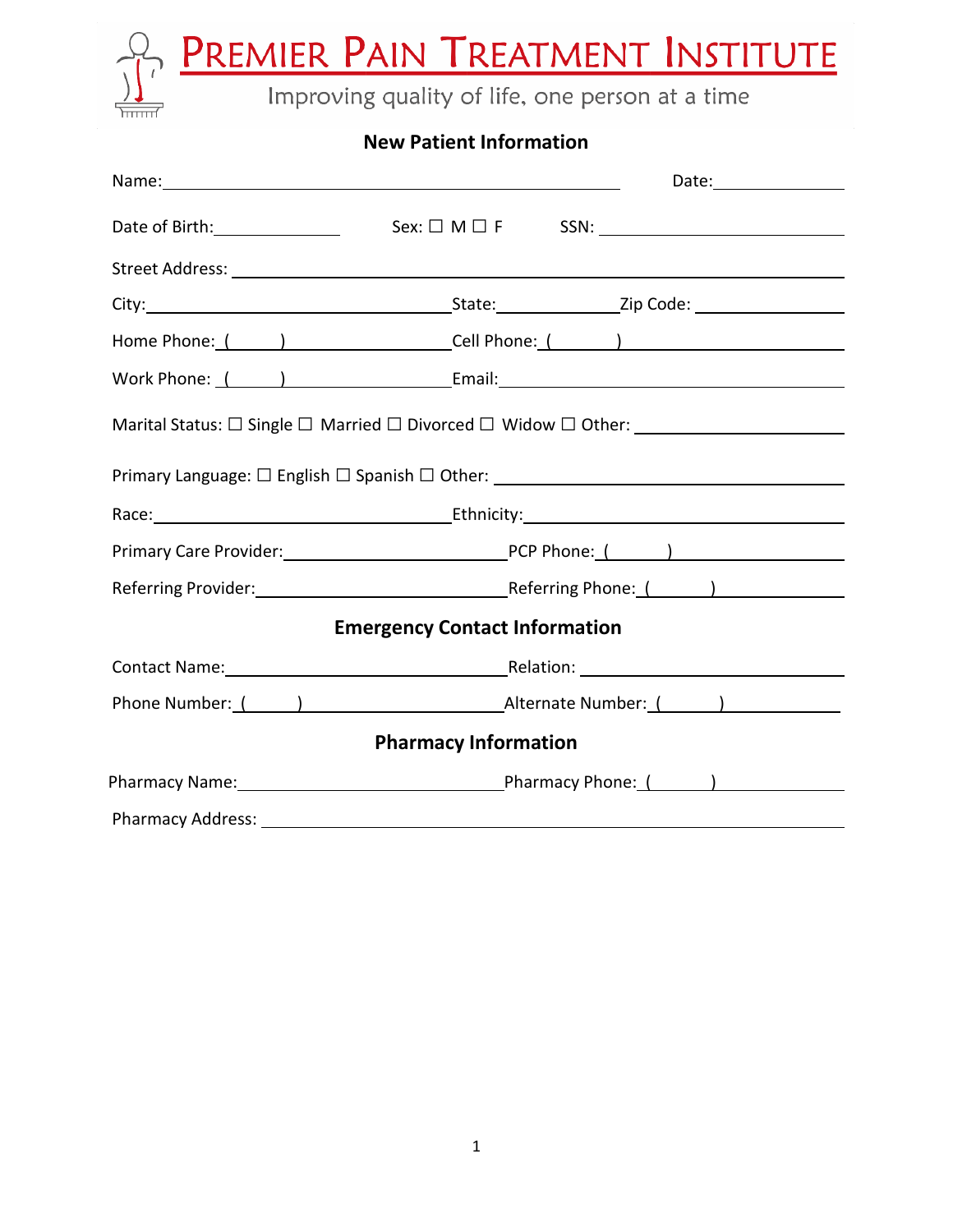|       | PREMIER PAIN TREATMENT INSTITUTE                |
|-------|-------------------------------------------------|
|       | Improving quality of life, one person at a time |
| Name: | Date of Birth:                                  |
|       | <b>Insurance Information</b>                    |

| Policy Number: __________________________Group Number: _________________________                               |  |
|----------------------------------------------------------------------------------------------------------------|--|
|                                                                                                                |  |
|                                                                                                                |  |
|                                                                                                                |  |
|                                                                                                                |  |
| Policy Holder's Phone: ( and ) [2012] [2013] [2014] [2014] [2014] [2014] [2015] [2014] [2015] [2016] [2016] [  |  |
| Policy Holder's Employer: _______________________________Employer Phone: ( ______)                             |  |
|                                                                                                                |  |
| Policy Number: __________________________Group Number: _________________________                               |  |
|                                                                                                                |  |
| Policy Holder's Date of Birth: Policy Holder's SSN: North Control of Birth:                                    |  |
|                                                                                                                |  |
|                                                                                                                |  |
| Policy Holder's Phone: ( ) The Relation to Patient: Letter Controller Controller Patient: Letter Controller Co |  |
| Policy Holder's Employer: 1997 [2010] [2010] [2010] [2010] [2010] [2010] [2010] [2010] [2010] [2010] [2010] [  |  |

### **Consent for Insurance Payment & Financial Responsibilities Acknowledgement**

I hereby authorize the release of any information necessary to determine liability for payment and to obtain reimbursement on any claim. I authorize the assignment of benefits and payments, including Medicare, private insurance, and other health plans, directly to Premier Pain Treatment Institute for all of my insurance claims related to services received. It is my responsibility to pay any co-pay, deductible, co-insurance, denied charges, and non-covered services. I agree to pay any and all charges that exceed or are not covered by my insurance. I permit a copy of this authorization to be used in place of the original. This authorization will remain in place effect from the date of signing until it is revoked by me in writing.

| Signature of Patient/Guardian: | Date: |
|--------------------------------|-------|
|                                |       |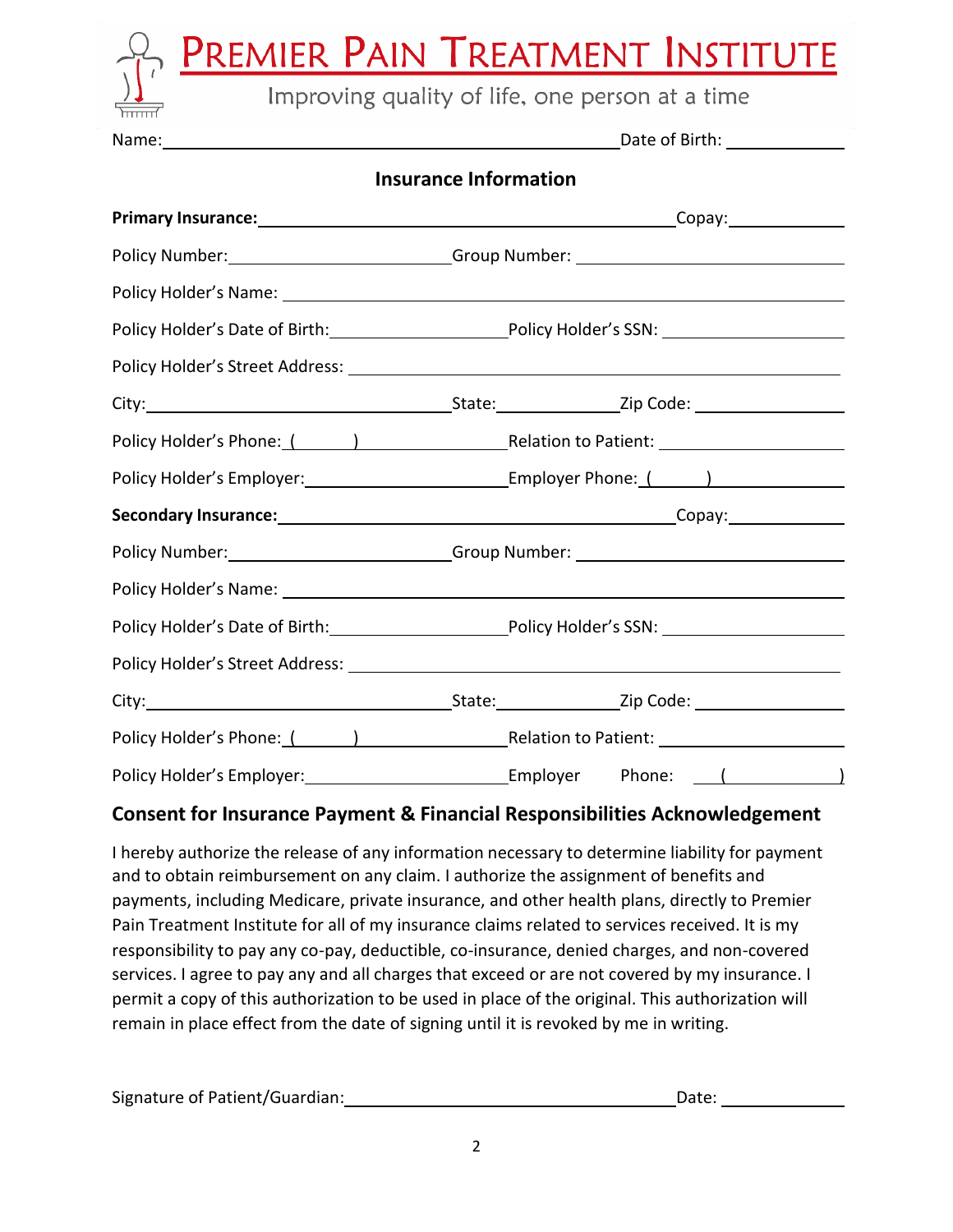<u>PREMIER PAIN TREATMENT INSTITUTE</u>



Improving quality of life, one person at a time

#### **Pain Management Practice Agreement & Informed Consent**

Premier Pain Treatment Institute strives to comply with all federal, state, and local guidelines and regulations. The State of Ohio requires that you, the patient, agrees to an informed consent prior to commencement of treatment. Please review and *initial* each line item below to establish your consent for treatment at our facilities. For the purposes of this document, Premier Pain Treatment Institute may also be referred to as PPTI.

I will notify PPTI of any change in name, phone number, or address. I agree to return any phone call from PPTI within 24 business hours.

- I understand that PPTI employs nurse practitioners and physician assistants that work under the supervision of PPTI physicians. I understand that, due to schedule constraints, my physician may not be able to see me on every appointment. As such, I agree to scheduling my appointments with any nurse practitioner or physician assistant at PPTI as necessary to comply with scheduling demands of the practice. I understand that refusal to comply with this requirement may result in dismissal from the practice.
- I understand that unprofessional or inappropriate behavior toward any PPTI staff, provider, or affiliate will not be tolerated and is grounds for dismissal from the practice. I agree to be respectful towards other patients of PPTI. I will not loiter on the grounds outside of the office suite or the parking lot. I will be respectful towards the businesses or patrons that reside near any PPTI facilities and I will not trespass on their property.
	- I understand that firearms and weapons of any kind are strictly prohibited inside any PPTI location. Upon request from any PPTI staff member, I agree to immediately comply with removal of any weapons from the premises. I understand that PPTI as a medical facility has the right to prohibit firearms and weapons on any of our premises and prosecute anyone who does not comply.
	- I understand that missed appointments (no-shows) or cancelling/rescheduling with less than 24 hours advance notice may be considered as noncompliance with my treatment plan and it also takes away opportunities from other patients seeking treatment. I understand that the first offense is a \$25 fee for a missed office visit and \$50 for a missed procedure visit. Repeat offenses are subject to a \$50 fee for office visits and \$100 for procedure visits. I agree to pay any outstanding fees by cash or credit card prior to being seen for treatment again. I understand that my PPTI provider(s) may decide that such non-compliance with the treatment plan may necessitate cessation of the patient-provider relationship and my future appointment(s) at PPTI may be canceled as a result.

#### **I have read and understand the terms of this agreement. I give my informed consent for treatment.**

| Print Name: | Date of Birth: |
|-------------|----------------|
| Signature:  | Today's Date:  |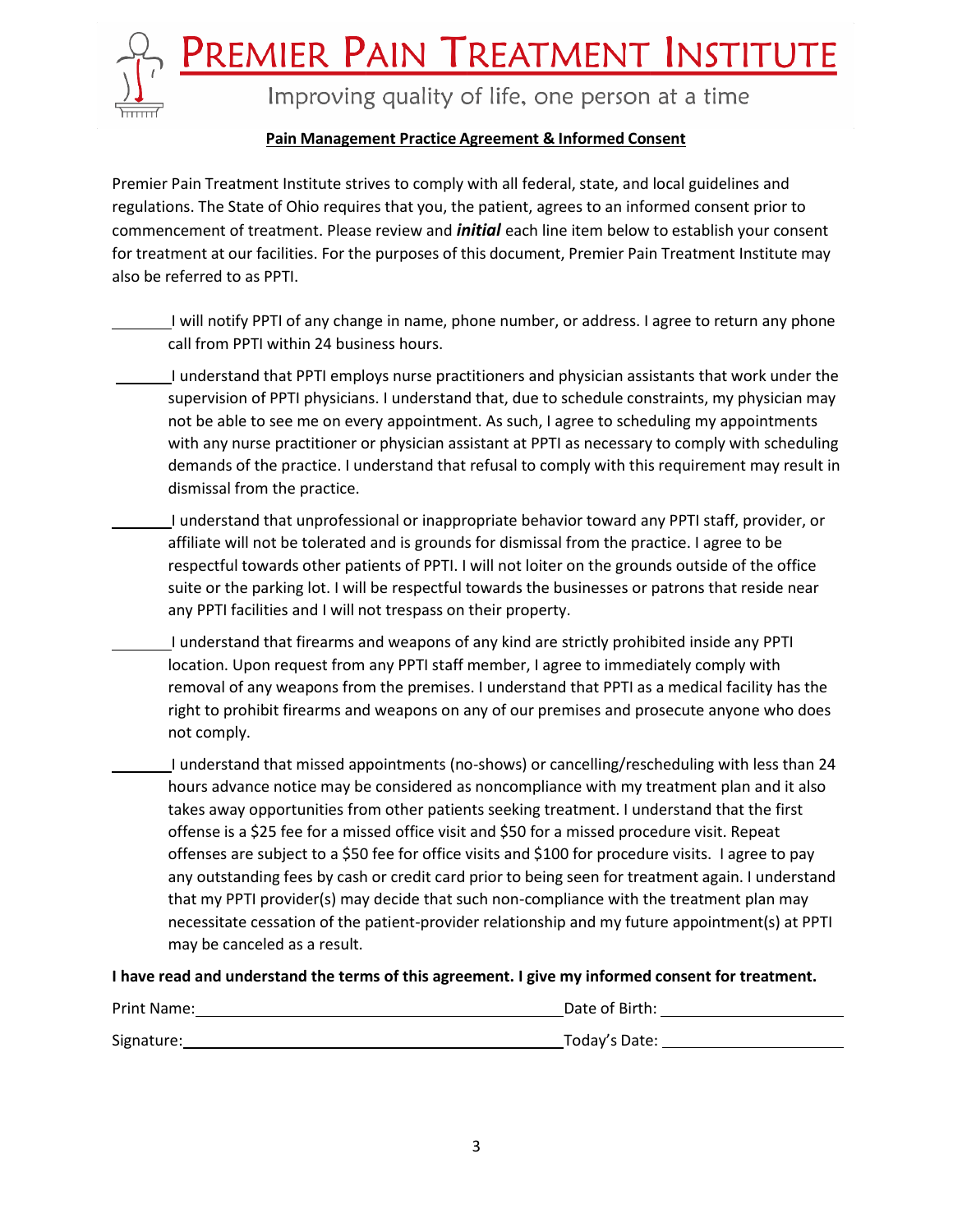<u>Premier Pain Treatment Institute</u>



Improving quality of life, one person at a time

#### **Opioid Treatment Agreement & Informed Consent**

Premier Pain Treatment Institute strives to comply with all federal, state, and local guidelines and regulations. The State of Ohio requires that you, the patient, agrees to an informed consent prior to commencement of treatment. Please review and *initial* each line item below to establish your consent for treatment at our facilities. For the purposes of this document, Premier Pain Treatment Institute may also be referred to as PPTI.

I am presenting to PPTI for **interventional treatment only.** As such, drug testing may not be necessary for completion of my procedures. However, I agree to blood, urine, and/or saliva drug testing in the future if medication is necessary to treat my condition(s).

#### **DO NOT continue completing agreement below ifseeking ONLY interventional treatments**

I consent to blood, urine, and/or saliva drug testing at any time interval necessary to establish or confirm compliance with my medication regimen.

I understand that I may be called at any time to bring all prescribed medications for a mandatory pill count within a specified time period. I understand that I will be held accountable if I am unable to be reached by a PPTI staff member for a mandatory pill count because my contact information is not up to date, the voicemail is full, telephone voicemails are not returned in a timely fashion, or another valid reason as determined by PPTI staff.

I agree to bring the medications prescribed to me by PPTI provider(s) in their original bottles to every appointment. I will bring in my bottles even if I am out of medication and they are empty.

- I understand that prescription medications can be dangerous when they are not taken as prescribed. I agree to take my medications only as prescribed by my PPTI provider(s) and I will not take my medication in larger quantities or more frequently than prescribed. I understand that most changes to my medication regimen will require an office visit. Medication refills will not be made on weekends or evenings.
- I understand that controlled substances may only be prescribed by one provider at a time. From the point that a PPTI provider starts prescribing my medication and going forward, I will not receive any prescriptions for controlled substances from any other provider(s). If I have surgery or a dental procedure, I must receive permission from my PPTI provider prior to filling any prescription from my surgeon for postoperative pain or my dentist for post-procedural pain.
- I understand that I am able to go to an urgent care, the emergency room, or a hospital for treatment of any condition. However, I agree that I will not receive any prescriptions for controlled substances upon discharge from their care.
- I agree to fill prescriptions from my PPTI provider(s) at the pharmacy that I have on file. I will not utilize any other pharmacies to fill prescriptions for controlled substances without prior approval from my PPTI provider(s).
- I will not take any medications that are not prescribed to me and I will not use any illegal drugs, including marijuana, cocaine, heroin, etc.
	- I will not share, sell or trade my medication with anyone. I will not buy or borrow medication.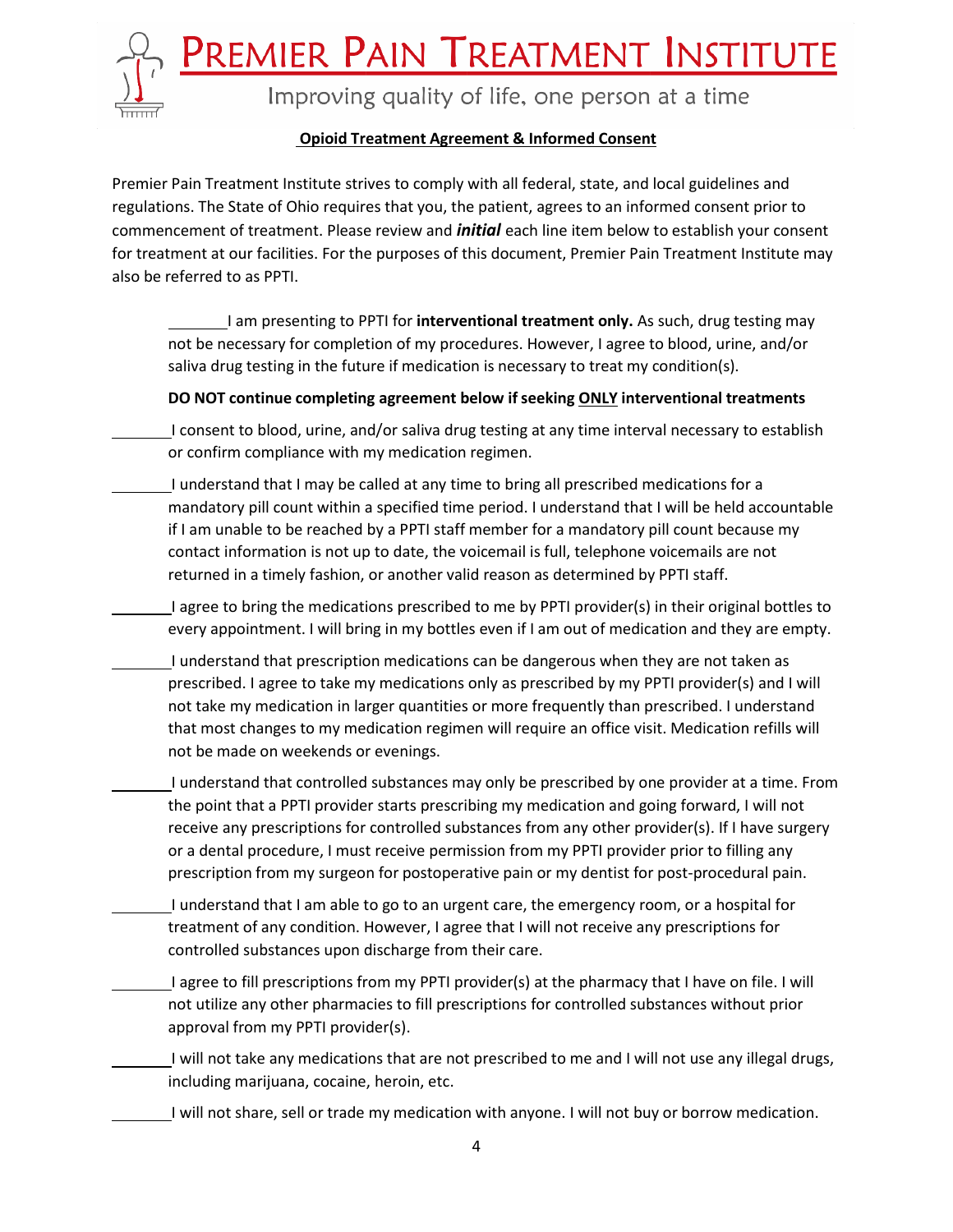# <u>Premier Pain Treatment Institute</u>

Improving quality of life, one person at a time

I will not alter the form of my medication or take the medication in a route other than as prescribed by my PPTI provider(s).

I understand that lost or stolen medication may not be replaced. I understand that presentation of a police report does not guarantee that the lost or stolen medication will be replaced. Due to the dangerous nature of these medications, I understand that it is my responsibility to ensure the proper and safe storage of medication. I understand that my PPTI provider may choose to stop prescribing the medication in severe or repetitive situations of medication loss or theft.

- I authorize my PPTI provider(s) to investigate fully any possible overuse, misuse, or diversion of my prescribed medications. I understand that suspected overuse, misuse, or diversion may lead to cessation of medication therapy and/or corrective actions, including referral for an assessment with an addiction specialist or psychological specialist.
- I understand that, in certain situations, my PPTI provider may decide that a psychological or addiction assessment may be required before prescribing certain medications, particularly controlled substances.
- After a prescription has been filled, I agree to contact my pharmacy for all questions regarding that prescription. I understand that PPTI does not mail prescriptions under any circumstances.
	- I understand that any controlled substance prescribed to me has inherent risks, including loss of efficacy over time, withdrawal symptoms if stopped abruptly, addiction, sedation, respiratory depression or death when taken in excess or in combination with other medications with respiratory depressant effects, constipation, allergic reaction, itching, nausea, dry mouth, loss of function or impaired motor skills, immune system and hormone suppression.
	- I understand that opioid medications ("narcotics") may cause tolerance, dependence, and addiction. Withdrawal from opioids may cause nausea, vomiting, diarrhea, agitation, sweats, chills, irregular respirations, and/or elevated heart rate.
- I agree not to drive or operate heavy machinery when under the influence of any prescribed controlled substance.

I understand that the combination of controlled substances and alcohol are contraindicated and that the combination may result in serious harm or death.

*I agree to the central tenants of pain management at Premier Pain Treatment Institute as they have been detailed above. I do not have any further questions regarding these items and I give my informed consent to commence treatment with all providers at Premier Pain Treatment Institute. I understand that failure to comply with any of the information contained in this consent may result in the need for corrective actions to provide safe and effective treatment, up to and including cessation of treatment at Premier Pain Treatment Institute.*

#### **I have read and understand the terms of this agreement. I give my informed consent for treatment.**

| Print Name: | Date of Birth: |
|-------------|----------------|
| Signature:  | Today's Date:  |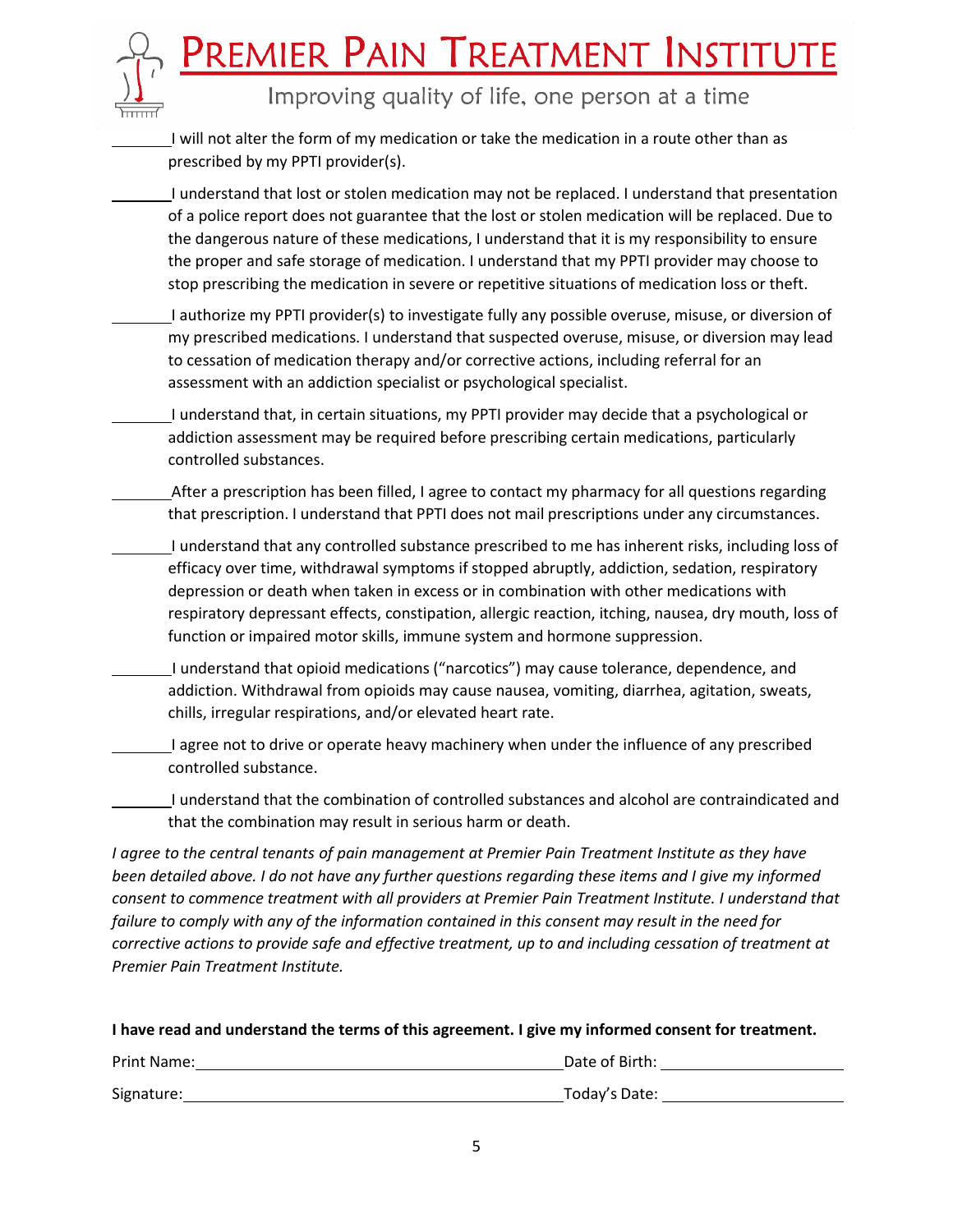PREMIER PAIN TREATMENT INSTITUTE



Improving quality of life, one person at a time

#### **Financial Policy**

We appreciate the opportunity to be of service to you for your pain management needs. Our office is dedicated to excellence in patient care. To maintain our high standards, we believe that it is important to communicate our policies to you. Please take a moment to read and become familiar with these policies. Should you have any questions, the office staff is happy to help answer them. By presenting these policies in advance, we can avoid any surprises or misunderstandings. It is also important that you understand the details and terms of *your* personal medical plan. If you have any questions specific to your plan's coverage terms, we encourage you to call your insurance company directly.

#### **Payment Responsibilities**

- You are required to bring your insurance cards to **each and every** visit to our office.
- We participate in most major health plans and our billing service will submit claims for services rendered. It is the patient's responsibility to provide all necessary information to file the claims prior to leaving our office. Your primary and secondary insurance claims will be filed and we will work with the carrier to resolve any conflicts that may arise. Your insurance company may need you to supply certain information directly. It is your responsibility to comply with this request.
- If you have an insurance plan that requires a referral to see a specialty provider, you must contact your primary care physician *prior* to receiving care from a PPTI provider because pain management from our providers is considered specialty care. Many insurers will not cover specialty services that are rendered without a referral and you may be held responsible for the costs. If we do not have a referral on file, we will not be able to render services.
- Your insurance company *requires* us to collect co-payments at the time services are rendered. Failure to collect or waiver of your co-payment may constitute fraud under state and federal law. Please be prepared to pay your co-payment on the date that services are rendered as this is a requirement per your insurance carrier. If you do not have your co-payment, we are not required to see you.
- You may have coinsurance and/or deductible amounts required by your insurance carrier. Any outstanding balance on your account following insurance processing will be billed to you.
- All patients of the practice are treated equally with regards to account balances. The practice will not waive or fail to collect any co-payments, co-insurance, deductibles, or other patient financial responsibility in accordance with state and federal law as well as participating agreements with payers.
- Your insurance may pay you directly, if your clinic is out-of-network. As a patient, you are responsible for bringing in the payment and the Explanation of Benefits (EOB) from your insurance company.
- Payment for "self-pay" services is due in full prior to rendering services.

#### **Appointments & Cancellations**

• You are required to provide at least 24 hours advance notice if you are unable to keep a scheduled appointment because the scheduled time slot has been reserved exclusively for you. In the event that you do not provide 24 hours advance notice, you are financially responsible for the reserved appointment. PPTI may make exceptions and waive any associated fees, *at its sole discretion*, for certain circumstances. You should understand that insurance companies do not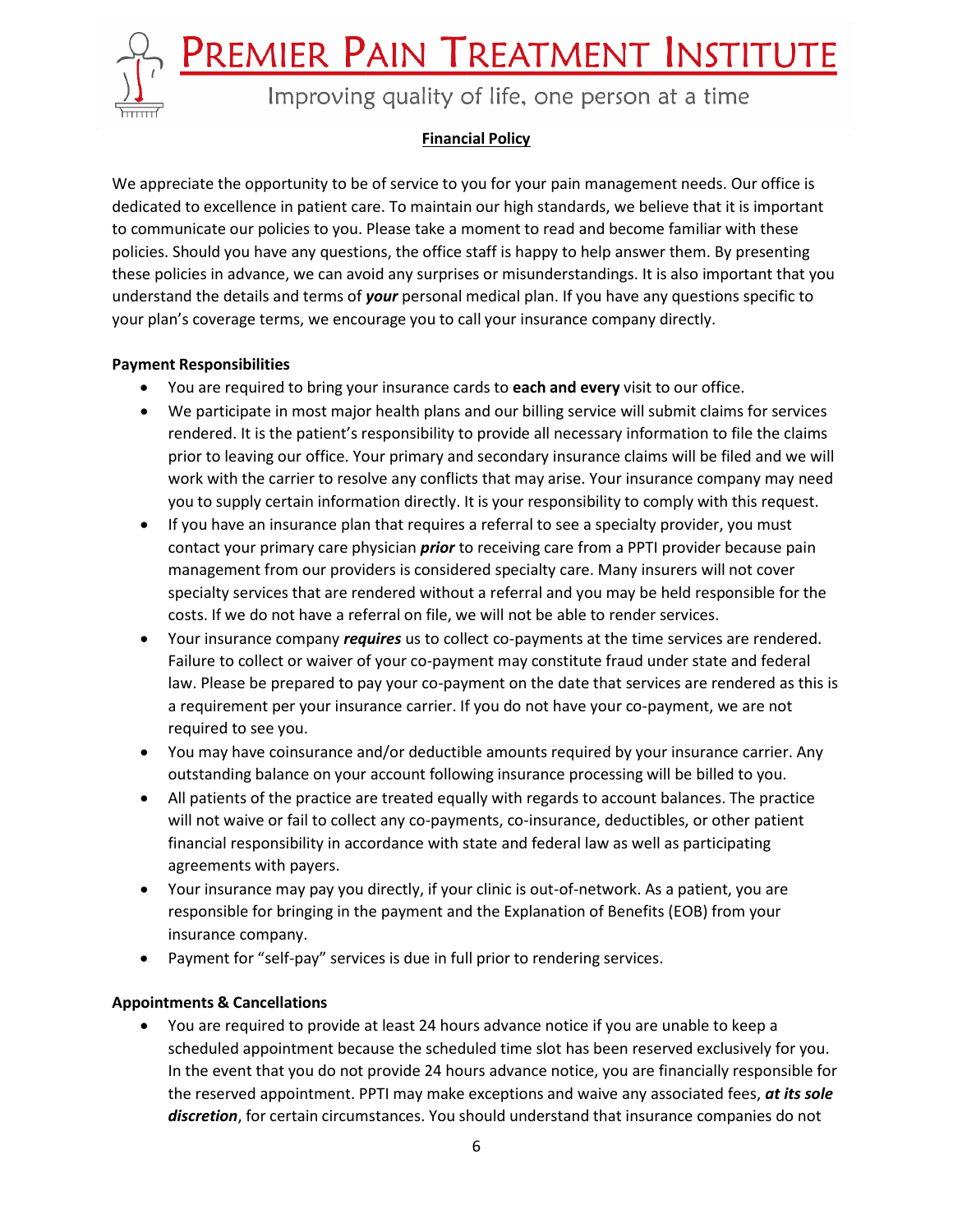

provide reimbursement for cancelled appointments. Repeated missed appointments may result in termination of the treatment agreement.

• There may be a time when your PPTI provider may need to cancel your appointment for an emergency; PPTI will make every effort to reschedule you in an appropriate time frame. This will be at no charge to you.

#### **Patient Balances**

- Any patient balances that remain delinquent after 90 days, with no response to requests for payment, may be referred to a collection agency. You will be responsible for any and all costs associated with the collection agency up to and including all legal costs.
- Patients with account balances in excess of 120 days with no payment arrangements or hardship request may be discharged from the practice. If this occurs, you will have 30 days to seek alternative medical care. During the 30-day period our providers will only be able to treat you on an emergency basis.
- A fee of \$40.00 will be added to your account for any check returned by your financial institution regardless of reason. Should a check be returned, you will not be permitted to write a check again for a period of  $six(6)$  months.

#### **Patient Acknowledgement**

I, the undersigned, understand the financial policies of Premier Pain Treatment Institute and agree to abide by the financial policy I have signed. In addition, I understand and agree to the following:

- To pay the amount charged by Premier Pain Treatment Institute for all professional treatment and services to the undersigned.
- I understand that I am financially responsible for any and all charges whether or not they are covered by insurance. In the event that I do not pay these charges, I am financially responsible for all costs of collection and reasonable legal fees in addition to the amount originally owed.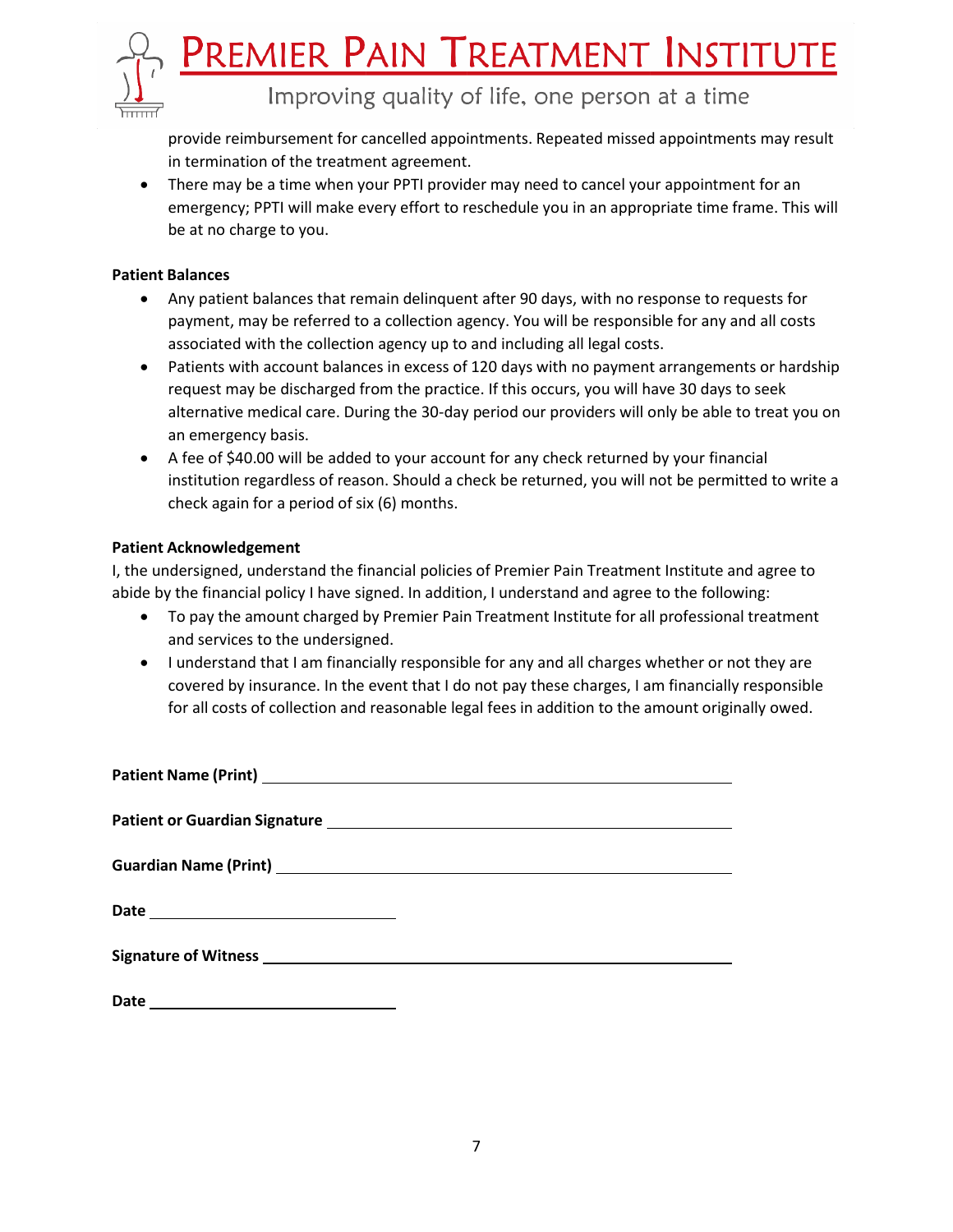<u>PREMIER PAIN TREATMENT INSTITUTE</u>



Improving quality of life, one person at a time

#### **Notice of Privacy Practices Acknowledgement**

I understand that under the Health Insurance Portability & Accountability Act of 1996 ("HIPAA"), I have certain rights to privacy regarding my protected health information (PHI). I understand that this information can and will be used to:

- Conduct, plan and direct my treatment and follow-up among the multiple healthcare providers who may be involved in my treatment directly and indirectly
- Obtain payment from third-party payers
- Conduct normal healthcare operations such as quality assessments and physician certifications

I was offered a copy of the Notice of Privacy Practices that contains a more complete description of the uses and disclosures of my PHI. I understand that there are risks with email communication and conditions for appropriate use. I was offered a copy of the Electronic Mail Consent Form that contains a more complete description of the risks and conditions for email use. I agree to abide by the conditions and instructions for appropriate email communication with PPTI.

I understand that this organization has the right to change its Notice of Privacy Practices and Electronic Mail Consent Form from time to time and that I may contact this organization at any time to obtain a current copy of the Notice of Privacy Practices.

| Date<br>the contract of the contract of the contract of the contract of the contract of |  |
|-----------------------------------------------------------------------------------------|--|

#### **Authorization to Discuss Medical Information**

In accordance with the HIPAA guidelines, this practice is authorized to discuss my medical information with the following individuals (Please list up to 3 people we may leave messages with in the event we are unable to contact you. **We will use the 1 st person listed as your emergency contact person.**):

| HIPAA Authorized Person's Name                                                              | <b>Relationship to Patient</b> | <b>Phone Number</b> |
|---------------------------------------------------------------------------------------------|--------------------------------|---------------------|
|                                                                                             |                                |                     |
|                                                                                             |                                |                     |
| By signing below, I authorize PPTI to give appointment information (dates and times) to any |                                |                     |

transportation services I may use. If I have a medical Power of Attorney, I also agree to provide a copy of medical POA documentation for PPTI records.

| <b>Patient or Guardian Signature</b> | Date |  |
|--------------------------------------|------|--|
|                                      |      |  |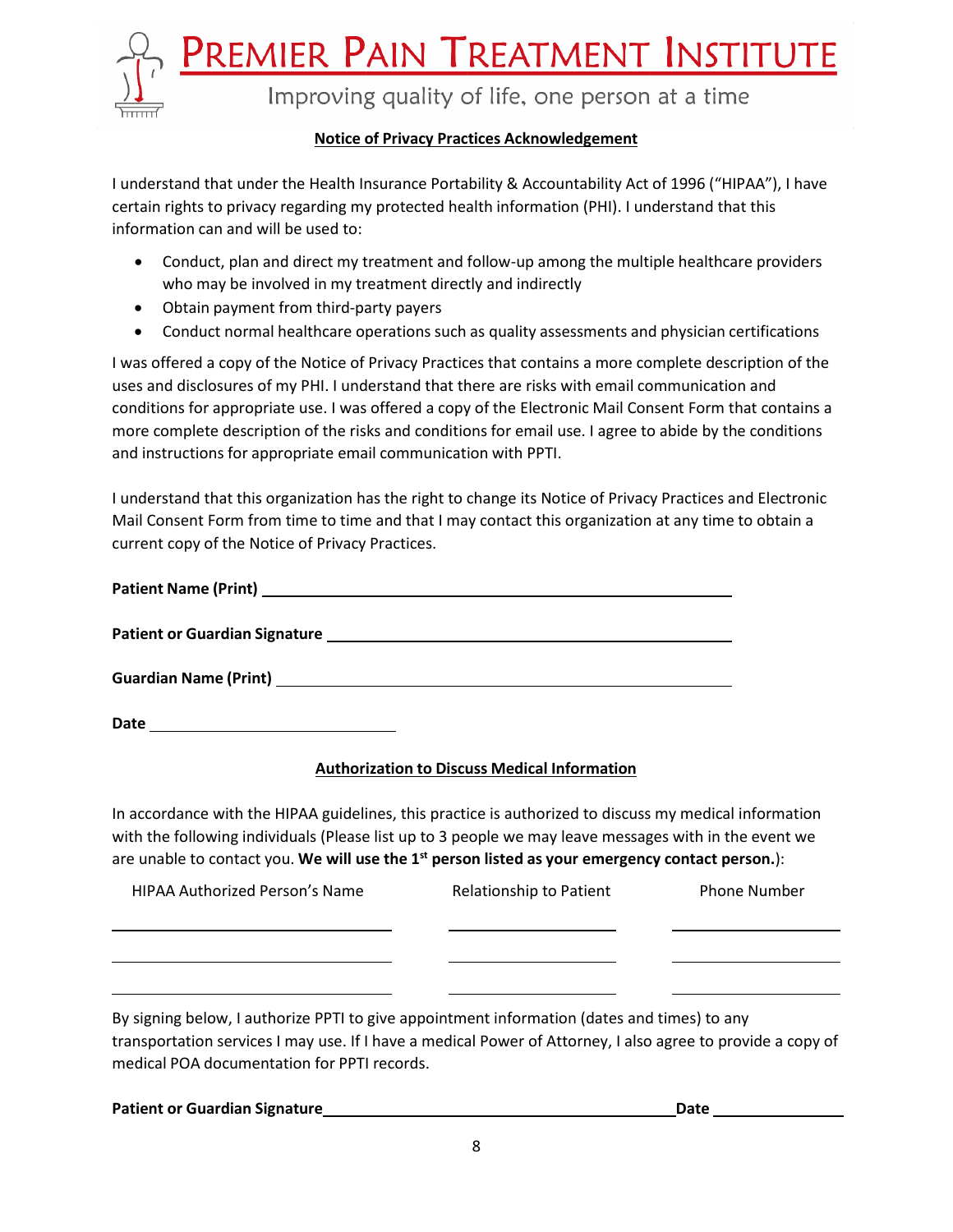

#### **Authorization for Release of Information**

, consent to and authorize

to release all medical information relating to my treatment to Premier Pain Treatment Institute, LLC., including any specially protected records, such as those relating to psychological or psychiatric impairments, drug abuse, alcoholism, sickle-cell anemia, or HIV infection for the purpose of medical treatment. *I understand that I need to indicate any portion of my medical record that I do not want released. I do not want the following information released:*

Purpose of disclosure: Continuity of care

| Treatment period requested: $\Box$ Entire course |                                                               | $\Box$ Last 3 months | $\Box$ Date(s):         |
|--------------------------------------------------|---------------------------------------------------------------|----------------------|-------------------------|
| Records requested:                               | $\Box$ All $\Box$ Last 3 office notes $\Box$ Discharge letter |                      | $\Box$ Operative report |
| $\Box$ X-ray of<br>$\Box$ Other                  | $\Box$ CT scan of                                             | $\Box$ MRI of        |                         |

Premier Pain Treatment Institute is hereby released from all legal liability that may arise from the release of the information requested. I understand that my records may be subject to disclosure by the recipient and may no longer be protected by federal privacy regulations. I understand that this Authorization does not limit the ability of PPTI or its physicians, employees or agents to use or disclose my information for treatment, payment, healthcare operations or as otherwise permitted by law.

I understand that this consent is subject to revocation by me, in writing, at any time and, unless an earlier date is specified, that it automatically expires one (1) year after the date below.

| Patient or Authorized Representative's Signature |  | Date                                |  |
|--------------------------------------------------|--|-------------------------------------|--|
| Relationship to Patient                          |  | <b>Staff Witness</b>                |  |
|                                                  |  | PLEASE FAX RECORDS TO: 513-438-0202 |  |
|                                                  |  |                                     |  |
|                                                  |  |                                     |  |
|                                                  |  |                                     |  |
|                                                  |  |                                     |  |
|                                                  |  |                                     |  |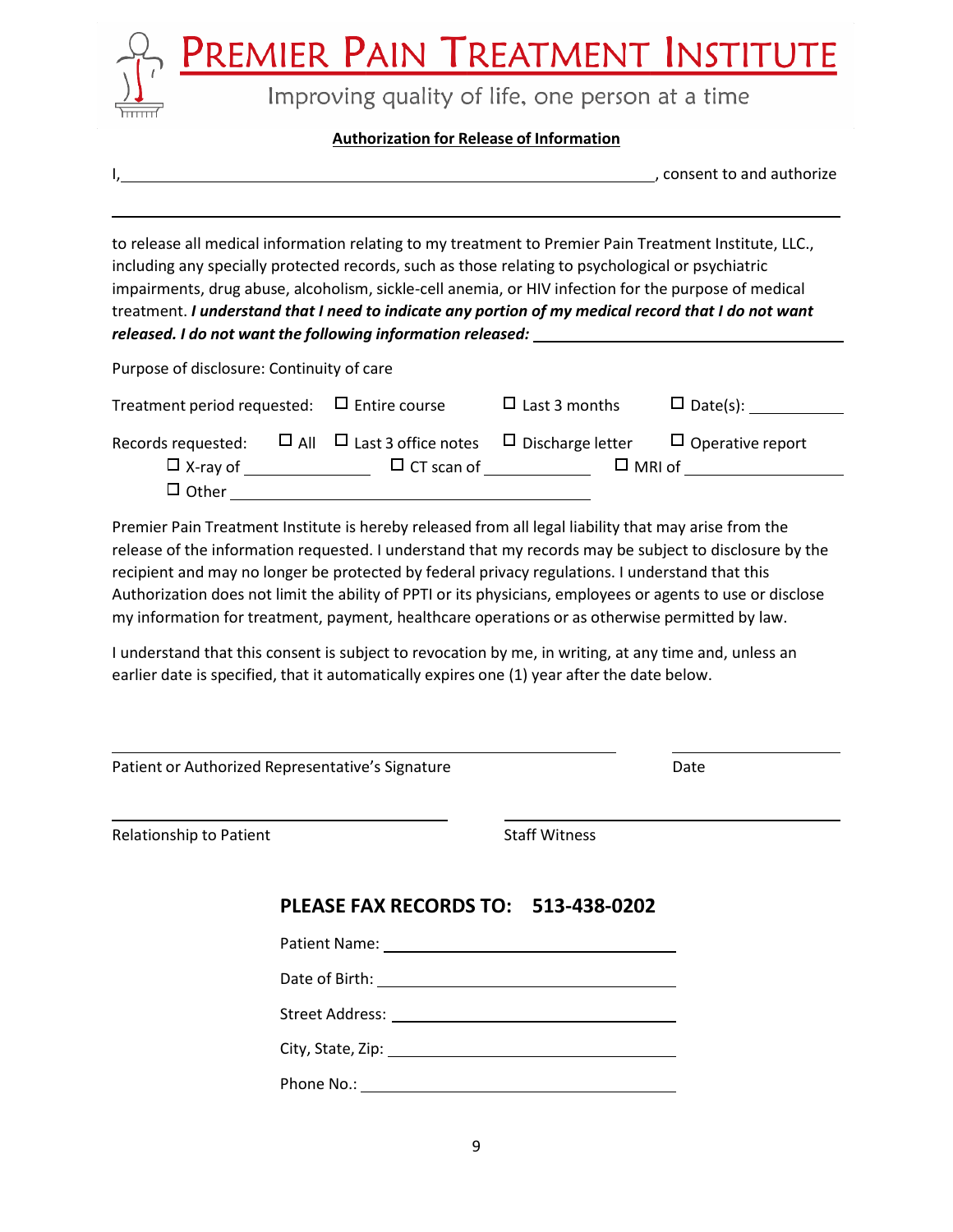# **OPIOID RISK TOOL**

|                                          | <b>Patient Use Only</b> |                                 | <b>Staff Use Only</b> |                   |
|------------------------------------------|-------------------------|---------------------------------|-----------------------|-------------------|
|                                          |                         | Mark each<br>That applies       | Circle if<br>Female   | Circle if<br>Male |
|                                          |                         |                                 |                       |                   |
| 1. Family History of Substance Abuse     | Alcohol                 | $\lceil$ $\rceil$               | $\mathbf{1}$          | 3                 |
|                                          | <b>Illegal Drugs</b>    | $\lceil$ 1                      | 2                     | 3                 |
|                                          | Prescription Drugs [ ]  |                                 | 4                     | 4                 |
| 2. Personal History of Substance Abuse   | Alcohol                 | $\Box$                          | 3                     | 3                 |
|                                          | <b>Illegal Drugs</b>    | $\left[ \ \right]$              | 4                     | 4                 |
|                                          | Prescription Drugs [ ]  |                                 | 5                     | 5                 |
| 3. Age (Mark box if 16-45)               |                         | $[\ ]$                          | 1                     | 1                 |
| 4. History of Preadolescent Sexual Abuse |                         | $[\ ]$                          | 3                     | 0                 |
| 5. Psychological Disease                 | -Attention Deficit      |                                 |                       |                   |
|                                          | Disorder                | $\lceil$ $\rceil$               | $\overline{2}$        | $\overline{2}$    |
|                                          | -Obsessive Compulsive   |                                 |                       |                   |
|                                          | Disorder                |                                 |                       |                   |
|                                          | -Bipolar                |                                 |                       |                   |
|                                          | -Schizophrenia          |                                 |                       |                   |
|                                          | -Depression             | $\begin{bmatrix} \end{bmatrix}$ | $\mathbf{1}$          | 1                 |
|                                          |                         |                                 |                       |                   |

**TOTAL [ ]**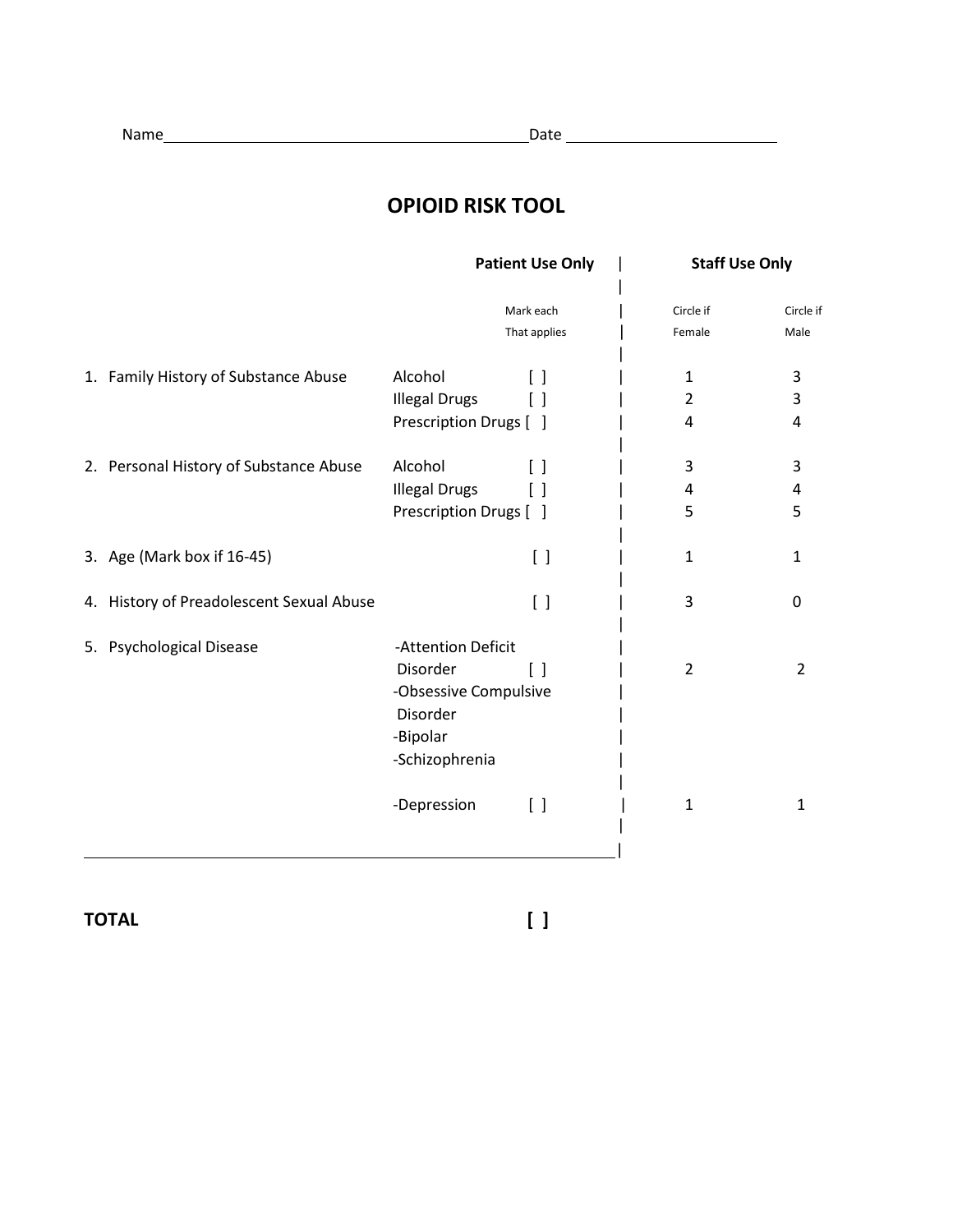## **AUDIT-C QUESTIONNAIRE**

Patient Name: Name: Name: Date of Visit: Name: Date of Visit: Name: Date of Visit: Name: 2014

#### **For each question, CIRCLE THE LETTER next to the most appropriate response.**

- 1. How often do you have a drink containing alcohol?
	- a. Never (do not answer question #2 or #3)
	- b. Monthly or less
	- c. 2-4 times a month
	- d. 2-3 times a week
	- e. 4 or more times a week
- 2. On a day that you do have a drink containing alcohol, how many standard drinks do you typically consume?
	- a. 1 or 2
	- b. 3 or 4
	- c. 5 or 6
	- d. 7 to 9
	- e. 10 or more
- 3. How often do you have 6 or more drinks on one occasion?
	- a. Never
	- b. Less than monthly
	- c. Monthly
	- d. Weekly
	- e. Daily or almost daily

STAFF USE ONLY:

Score: \_\_\_\_\_\_\_\_\_\_\_\_\_\_\_\_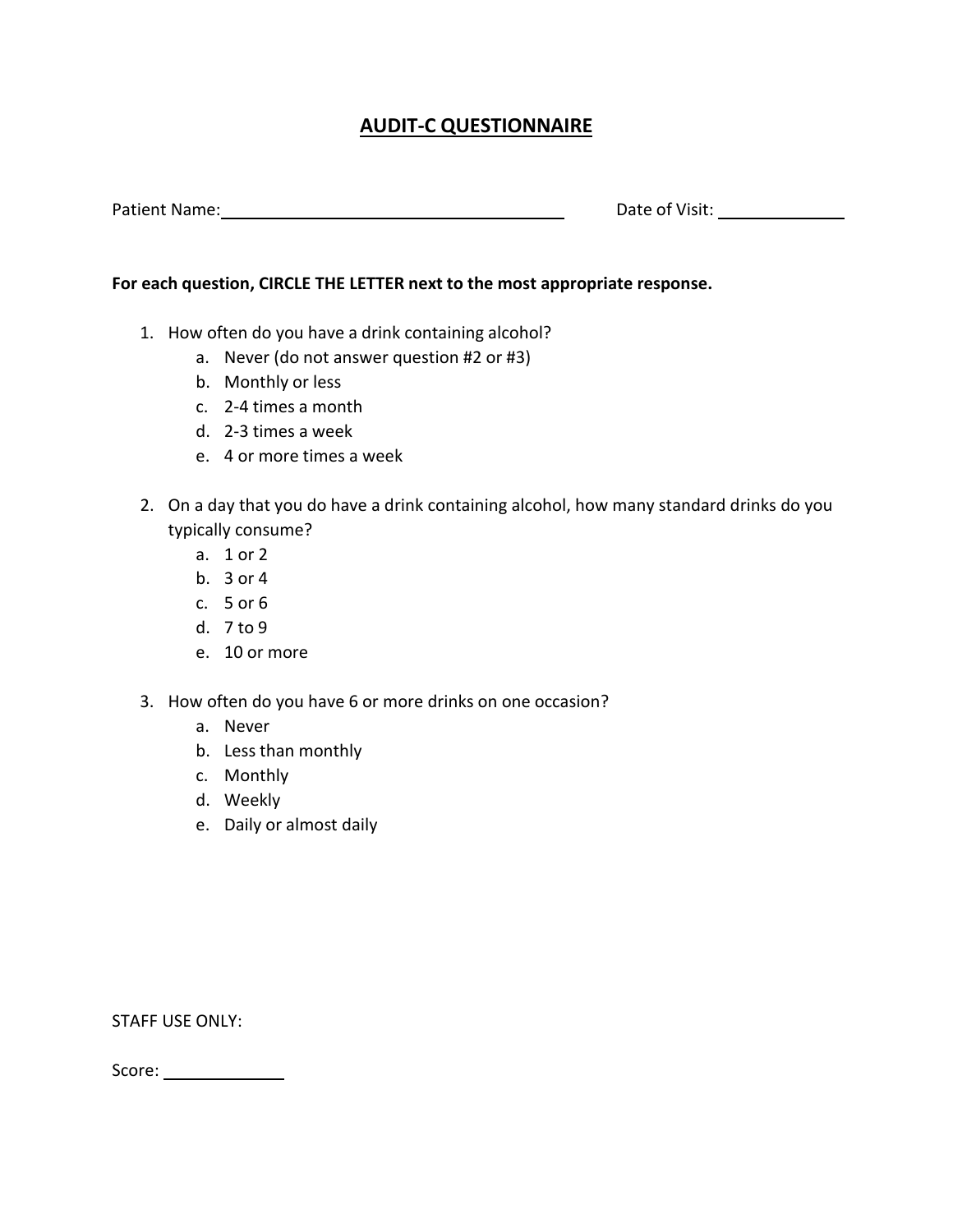**PREMIER PAIN TREATMENT INSTITUTE**<br>Improving quality of life, one person at a time

## **Advanced Directives**

| <b>Patient Name:</b> |  |
|----------------------|--|
|                      |  |

Date of Birth:

Date:

Please circle the following advanced directives that apply to you currently:

- A. Living Will
- B. Durable Power of Attorney
- C. Do Not Resuscitate Order
- D. Organ Donor
- E. Body donated to Science
- F. None

If an advanced directive was circled, are you able to provide us a copy for your medical records?

- A. Yes
- B. No

Please circle the following advanced directives that you would like information on:

- A. Living Will
- B. Durable Power of Attorney
- C. Do Not Resuscitate Order
- D. Organ Donor
- E. Body donated to Science
- F. None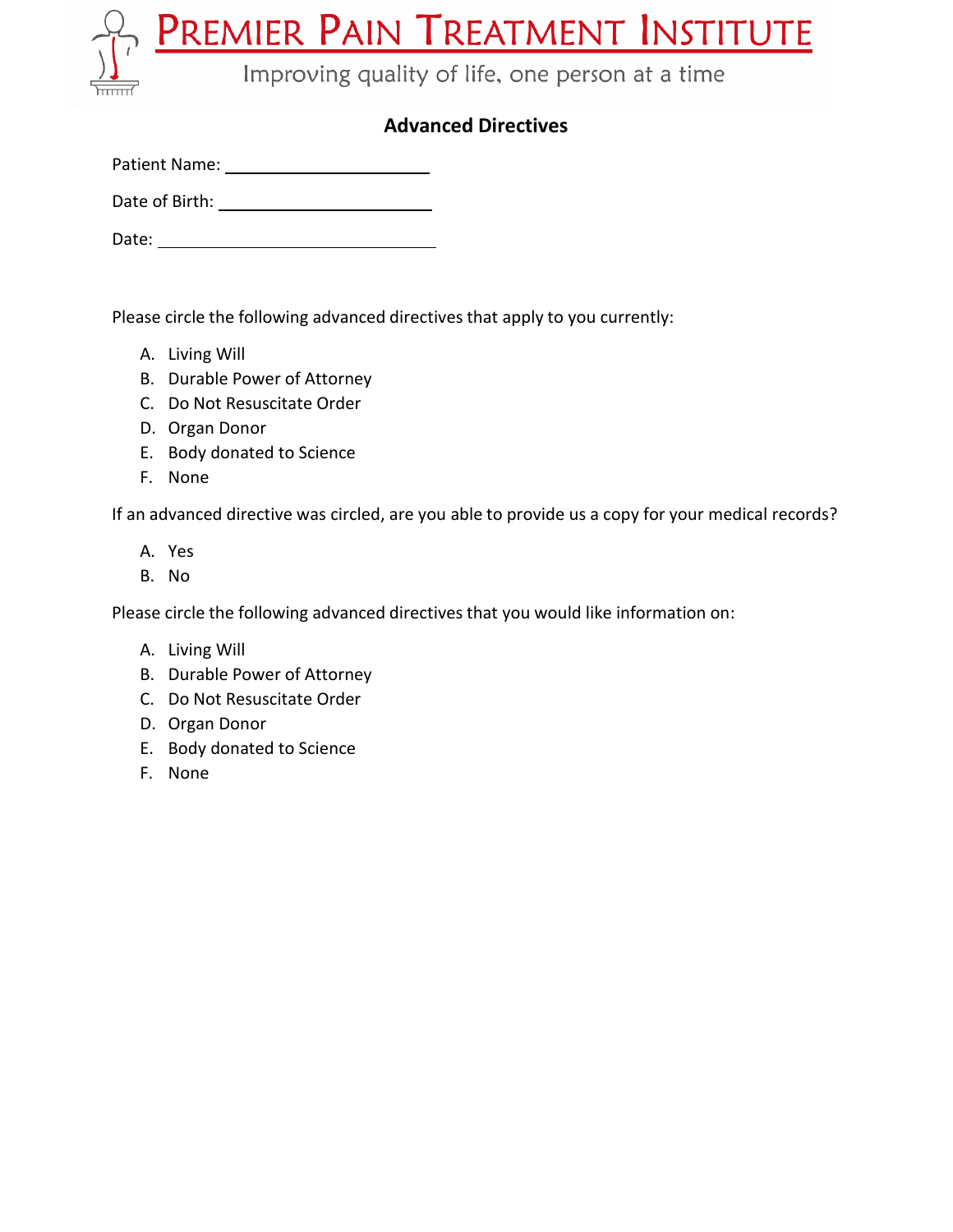<u>remier Pain Treatment</u> INSTITUTE Improving quality of life, one person at a time

## **MARKETING AUTHORIZATION FORM**

|                      | <b>Practice Name:</b> Premier Pain Treatment Institute                 |  |  |
|----------------------|------------------------------------------------------------------------|--|--|
| <b>Patient Name:</b> | Date:                                                                  |  |  |
|                      | 1. Authorizing marketing communication from this practice means I may: |  |  |

A. Receive treatment communications concerning treatment alternatives or other health related products or services

B. Be contacted for appointment reminders or information about treatment alternatives or other health-related benefits and services that may interest me.

**\*I understand that I have the right to "opt out" of receiving such communications.**

#### **\*I understand that this practice may receive financial remuneration for communications.**

Other communications for such purposes that do not involve financial remuneration are adequately captured in this practice's notice of privacy practices (NPP).

2. Marketing Authorization Options:

## □ I wish to receive Marketing Communications from this Practice Only

 **I wish to receive Marketing Communications from this Practice, and this Practice's Business Associates.**

## **I do NOT wish to receive any Marketing Communications**

**Patient Signature:** 

Communication that encourages you to use our services is considered marketing. If we intent to use, or sell PHI for personal gain or commercial advantage, we must **first obtain written authorization.** Authorization is required for all treatment and health care operations communications where the covered entity receives financial remuneration for making the communications from a third party whose product or service is being marketed. Such a policy will ensure that all such communications are treated as marketing communications, instead of requiring covered entities to have two processes in place based on whether the communication provided to individuals is for a treatment or a health care operations purpose. **We MAY receive financial remuneration from a third party due to marketing.**

HIPAA states the term "financial remuneration" does not include non-financial benefits, such as in-kind benefits, provided to a covered entity in exchange for making a communication about a product or service. Rather, financial remuneration includes only payments made in exchange for making such communications.

In addition, HIPAA emphasizes that the financial remuneration a covered entity receives from a third party must be for the purpose of making a communication and such communication must encourage individuals to purchase or use the third party's product or service. If the financial remuneration received by the covered entity is for any purpose other than for making the communication, then this marketing provision does not apply.